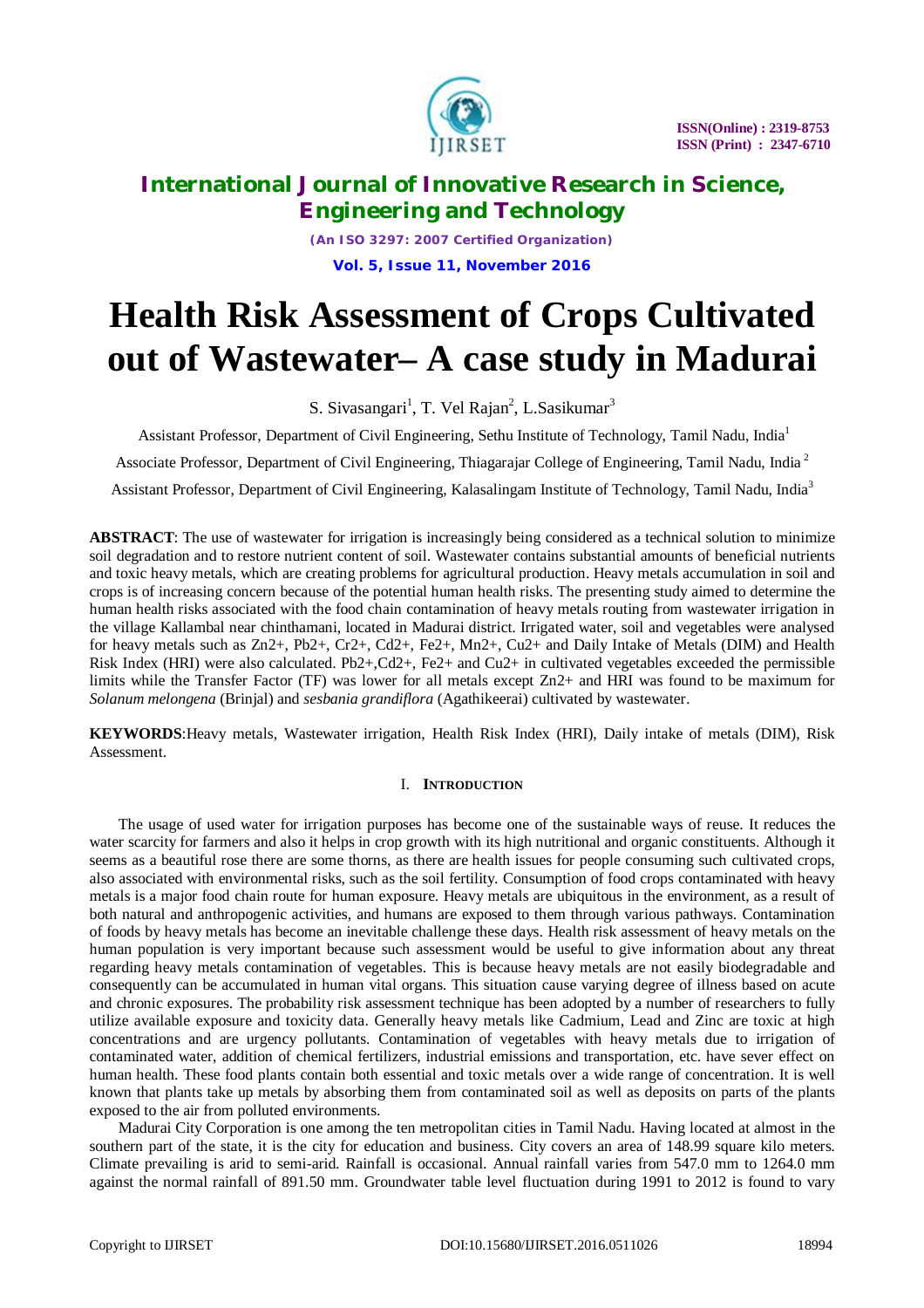

*(An ISO 3297: 2007 Certified Organization)*

#### **Vol. 5, Issue 11, November 2016**

between 4.0 meter and 11.10 meter below ground level. The 2011 census population is 15.64 lakh. The forecast of the wastewater generation from Madurai City Corporation indicates the quantity of 162.8 MLD at 2014 and is likely to be 338.7 MLD in the year 2044.The irrigation potential of wastewater reuse is assessed as 3000 ha with crops like groundnut, maize, millet etc… during 2014 and about 6000 ha during 2044. Scope for utilizing the existing minor irrigation tanks/ponds may be used for storage. Such tanks may also be useful in polishing the water quality as a result of natural purification. Scope for groundwater recharge through soil-aquifer treatment is also more. Mostly groundnut, maize, sorghum, sunflower, etc… are cultivated in and around Madurai due to the climatic conditions and water resources availability.

Thus, the current study was conducted to investigate the soil pollution load, to understand the appropriateness of wastewater-irrigated soils for vegetable cultivation, and to assess the metal uptake by the food crops and the potential health risks associated with human consumption.

### II. **RELATED WORK**

#### *A) STUDY AREA*

Madurai City Corporation is one among the ten metropolitan cities in Tamil Nadu. Having located at almost in the southern part of the state, it is the city for education and business. City covers an area of 148.99 square kilo meters. Climate prevailing is arid to semi-arid. The forecast of the wastewater generation from Madurai City Corporation indicates the quantity of 162.8 MLD at 2014 and is likely to be 338.7 MLD in the year 2044. The irrigation potential of wastewater reuse is assessed as 3000 ha with crops like groundnut, maize, millet etc… during 2014 and about 6000 ha during 2044. Agriculture land at kallambal and kallanthiri villages located in Madurai city was selected as the study area. Two main zones were selected on the basis of Municipal wastewater irrigation and Fresh water irrigation. Surface water from nearby tanks was used for irrigation at the fresh water irrigated zone; it was located in kallanthiri village near Alagarkovil (North of city), whereas wastewater from urban drains (from Kaalavasal, periyar bus stand, palanganathametc) was used for irrigation at the wastewater irrigated zone; it was located in kallambal village near Chinthamani (south of city).



Figure 1: Madurai District Map showing Study Areas

The underlined places in Fig 1 were the study areas showing the Fresh water and Wastewater irrigation zones, (i.e.) Kallambal village near main town Thiruparankundram from where the wastewater has been collected and Alagarkovil located in Madurai North from where the freshwater was collected.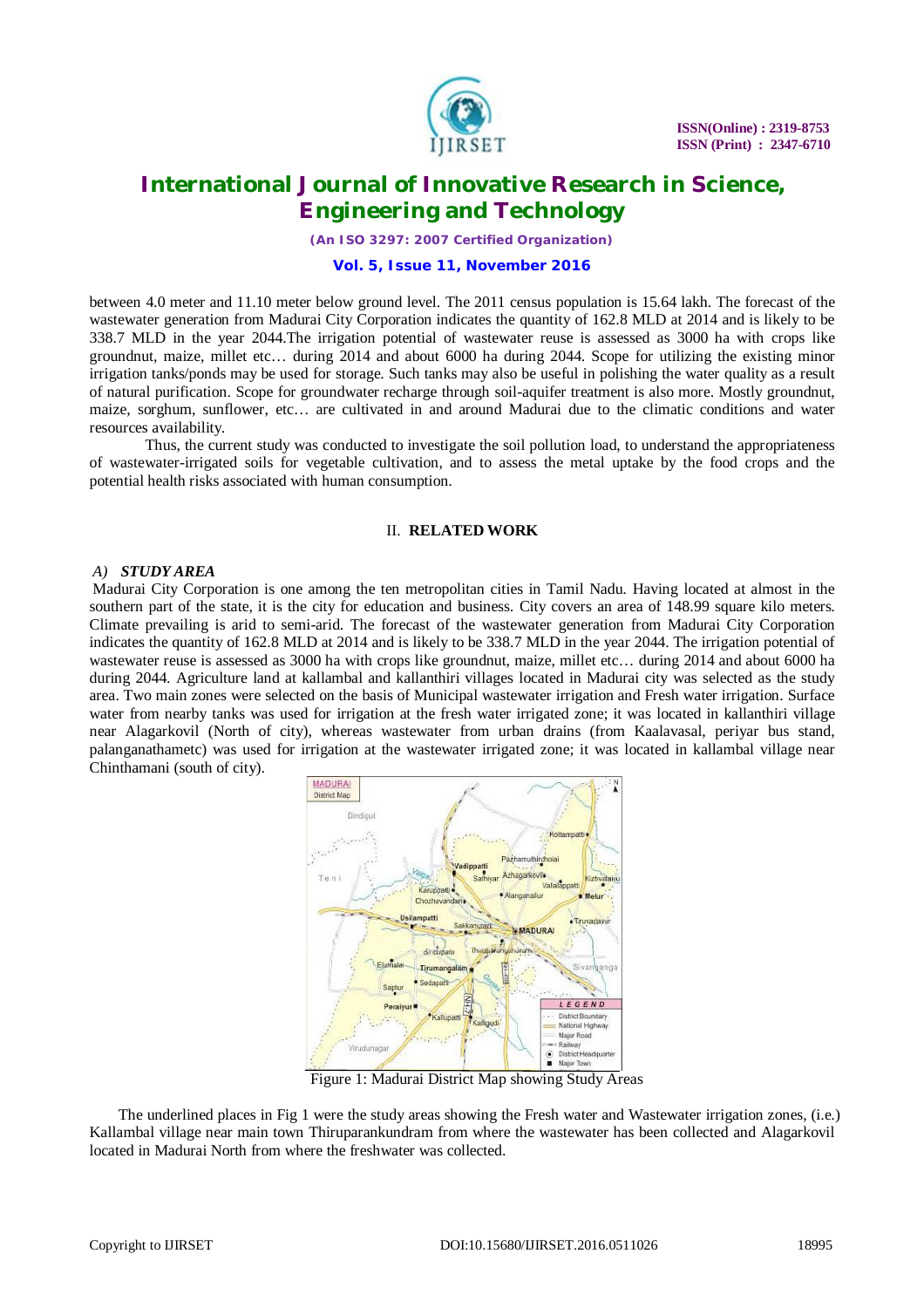

*(An ISO 3297: 2007 Certified Organization)*

### **Vol. 5, Issue 11, November 2016**

### *B) IDENTIFICATION OF CROPS*

The study areas were visited and the most viable crops cultivated there had been identified, out of which three crops were selected which were commonly found in both the sites. The description of vegetables examined were shown in Table1, those crops were selected based on the frequent consumption by the people. The crops identified were *Solanum melongena, Cyamopsistetragonoloba* and *sesbania grandiflora.*

| Table 1: Description of vegetables examined |               |                            |                  |  |  |  |  |
|---------------------------------------------|---------------|----------------------------|------------------|--|--|--|--|
| <b>PLANT SPECIES</b>                        | <b>FAMILY</b> | <b>ENGLISH NAME</b>        | <b>PART USED</b> |  |  |  |  |
| Solanum melongena                           | Solanaccae    | Brinjal                    | Fruit            |  |  |  |  |
| Cyamopsistetragonoloba                      | Fabaceae      | Guar (or) Cluster<br>bean  | Seed pots        |  |  |  |  |
| sesbania grandiflora                        | Amaranthaccae | August tree (or)<br>Agathi | Leaves           |  |  |  |  |

### *C) SAMPLING*

Water samples that were used for irrigation practices were collected from each site i.e from freshwater and wastewater irrigation sites, in pre cleaned high-density polyethylene bottles. Soil from agricultural land was collected by digging, using a plastic scooper. Non soil particles e.g. stones, wooden pieces, rocks, gravels, organic debris were removed from soil. Soil was oven dried and this dried soil was sieved through a 2 mm sieve and stored in the labeled polythene sampling bags. A diversity of vegetables were grown in the study area; Solanum melongena, Cyamopsistetragonoloba., sesbania grandiflora were collected from each site of sampling zone and stored in polythene bags and kept in laboratory. Hence, totally 5 types of samples were collected from each irrigation sites. Edible parts of vegetables were then oven dried and ground into powdered form for making the plant digests.

### *D) DIGESTION OF SAMPLES*

1 g of soil and vegetable samples was digested by 25 ml Tri acid mixture i.e. HNO<sub>3</sub>, H<sub>2</sub>SO<sub>4</sub>, HClO<sub>4</sub> at 9:2:1 ratio until the transparent solution appeared. Water samples were filtered and it was made to 100 ml of extract by adding distilled water and stored for further analysis. The tri acid mixture extraction was used for the heavy metal analysis only. Separate extraction for phosphorous and potassium was made, which was then used for determining total phosphorous and potassium present in samples.

### *E) ANALYSIS FOR MACRO-NUTRIENTS*

Total nitrogen (N) was determined using the Kjeldahl procedure. By using the extraction made for phosphorous analysis, presence of total phosphorous was determined using spectrophotometer. By using the extraction made for potassium analysis, the presence of total potassium in the samples was determined using Flame photometer.

#### *F) HEAVY METAL ANALYSIS*

Concentrations of heavy metals were determined by using Atomic Adsorption Spectrophotometer. Extraction made using tri acid mixture was used for the heavy metal analysis.

#### *G) DATA ANALYSIS*

i. Transfer factor: Soil to plant metal transfer was computed as transfer factor (TF), which was calculated by using the equation. TF = Cplant  $\sqrt{C}$ soil

Where, Cplant is the concentration of heavy metals in plants and Csoil is the concentration of heavy metals in soil.

ii. Daily intake of metals (DIM):Daily intake of vegetables in adult was calculated by the following equation DIM = Cmetal x Cfactor x Dfood intake / Baverage weight

Where,  $C_{metal}$  concentration of heavy metal,  $D_{food\ intake}$  – Daily food intake and  $B_{average}$  weight - Average body weight,  $C_{factor}$  - Conversion factor (0.085), Daily intake of vegetables – Approximately considering 4 members were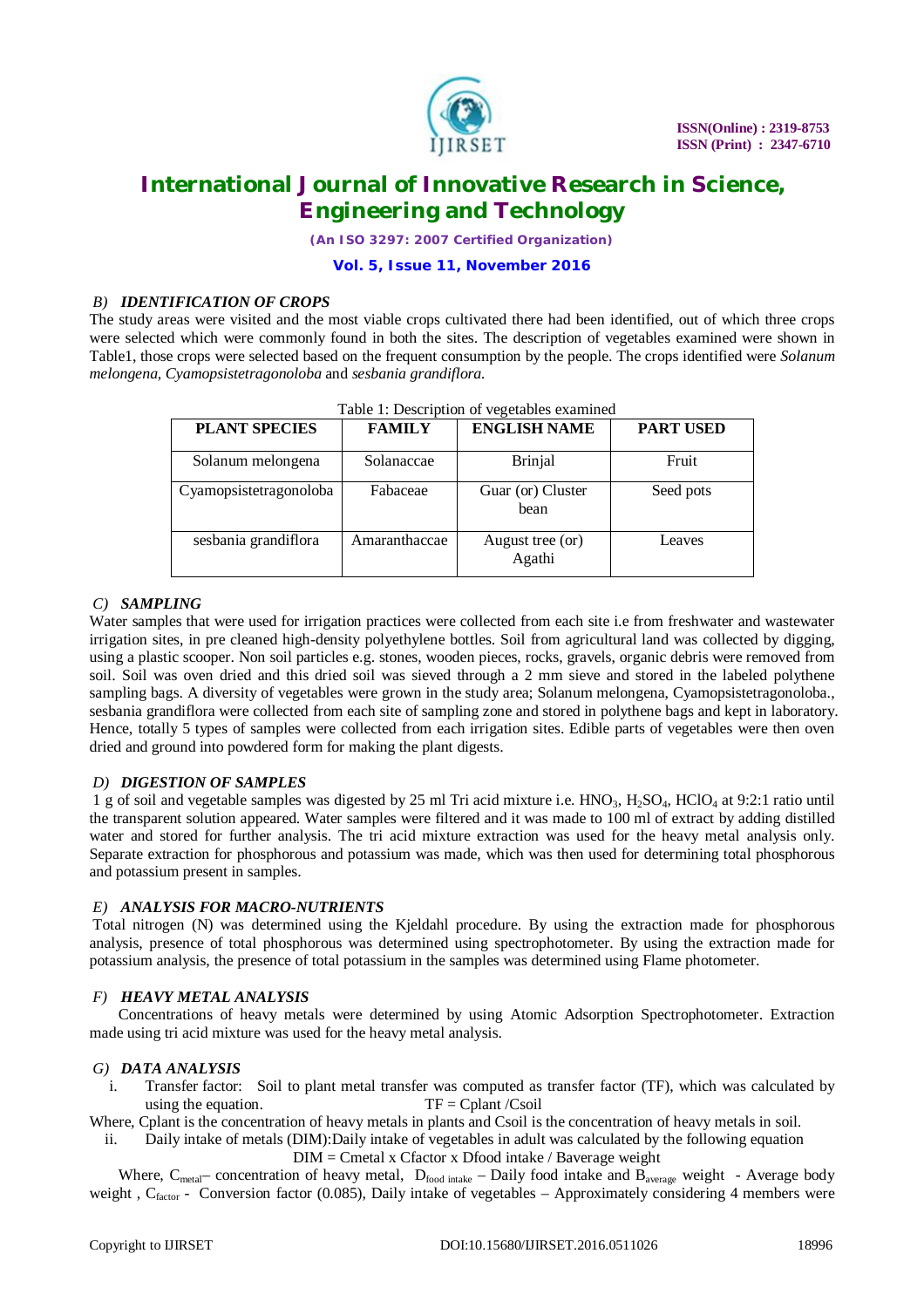

*(An ISO 3297: 2007 Certified Organization)*

#### **Vol. 5, Issue 11, November 2016**

there in a family consuming ½ kg of Brinjal and 300g of Agathi for a week. And 50 g of guar for 3 days in a week. An average body weight of 60 kg was considered. These assumptions were made regarding the local cultural practices that exposed to these vegetables. iii. Health risk index (HRI): To assess the human health risk of heavy metals, it is necessary to calculate the level of human exposure to that metal by tracing the route of exposure of pollutant to human body. There subsist many exposure routes for heavy metals that depend upon a contaminated media of soil and vegetables on the recipients. In the present study, metal concentrations in the collected vegetables were used to calculate the health risk index (HRI). The value of HRI depends upon the daily intake of metals (DIM) and oral reference dose  $(R_{fd})$ .  $R_{fd}$  is an estimated per day exposure of metal to the human body that has no hazardous effect during life time (US-EPA, 2006).The health risk index for Zn2+, Pb2+, Cr2+, Cd2+, Fe2+, Mn2+ and Cu2+ by consumption of contaminated vegetables was calculated by the following equation, HRI = DIM /

 $R_{\text{fd}}$ 

Where, DIM represents the daily intake of metals,  $R_{fd}$  represents reference oral dose.  $R_{fd}$ value for Zn2+, Pb2+, Cr2+, Cd2+, Fe2+, Mn2+ and Cu2+ is 0.3, 0.004, 1.5, 0.001, 0.02, 0.033 and 0.04 (mg/kg bw/day) respectively (US-EPA,2006).

#### III. **EXPERIMENTAL RESULTS**

### **A.** *CHARACTERISTICS OF FRESH WATER AND WASTEWATER*

The physico–chemical characteristics of the wastewater and freshwater which were used for the cultivation of these vegetables were analyzed and tabulated as below in Table 2. The chemical parameters measured were temperature, pH, electrical conductivity (EC), chemical oxygen demand (COD), biochemical oxygen demand (BOD), total dissolved solids (TDS), total solids (TS) and total suspended solids (TSS).

| <b>Parameters</b>                         | <b>Fresh water</b> | Wastewater |
|-------------------------------------------|--------------------|------------|
|                                           | samples            | samples    |
| pH                                        | 7.56               | 6.33       |
| Electrical conductivity $(\mu s/cm^{-1})$ | 246.5              | 1.403      |
| Total solids (mg/L)                       | 122                | 717        |
| Total dissolved solids (mg/L)             | 122                | 694.3      |
| Chemical oxygen demand (mg/L)             | Nil                | 124        |
| Total suspended solids (mg/L)             | Nil                | 22.7       |
| Biological oxygen demand (mg/L)           | Ni1                | 10.5       |

Table 2: Physico-chemical Characteristics of Fresh water and Wastewater

### **B.** *MACRO-NUTRIENTS CONCENTRATION IN SAMPLES*

Table 3: Macro nutrients present in the samples

| <b>Samples</b>                           | Total nitrogen % | Total phosphorous % | Total potassium % |
|------------------------------------------|------------------|---------------------|-------------------|
| Fresh Water                              | 0.0005           | 0.05                | 0.138             |
| Waste Water                              | 0.003            | $\Omega$            | 2.677             |
| Fresh Watered soil                       | 0.014            | 0.488               | 8.18              |
| Waste Watered soil                       | 0.0145           | 1.330               | 9.05              |
| Fresh Water S.m (Solanum melongena)      | 0.350            | 0.967               | 1.442             |
| Waste Water S.m (solanum melongena)      | 0.701            | 0.492               | 1.759             |
| Fresh Water C.t (Cyamopsistetragonoloba) | 2.242            | 1.590               | 1.374             |
| Waste Water C.t (Cyamopsistetragonoloba) | 3.923            | 1.580               | 1.127             |
| Fresh Water S.g(sesbania grandiflora)    | 4.623            | 1.027               | 1.958             |
| Waste Water S.g(sesbania grandiflora)    | 6.024            | 1.130               | 2.389             |

Total nitrogen (N) was determined using the Kjeldahl procedure. By using the extraction made for phosphorous analysis, presence of total phosphorous was determined using spectrophotometer. By using the extraction made for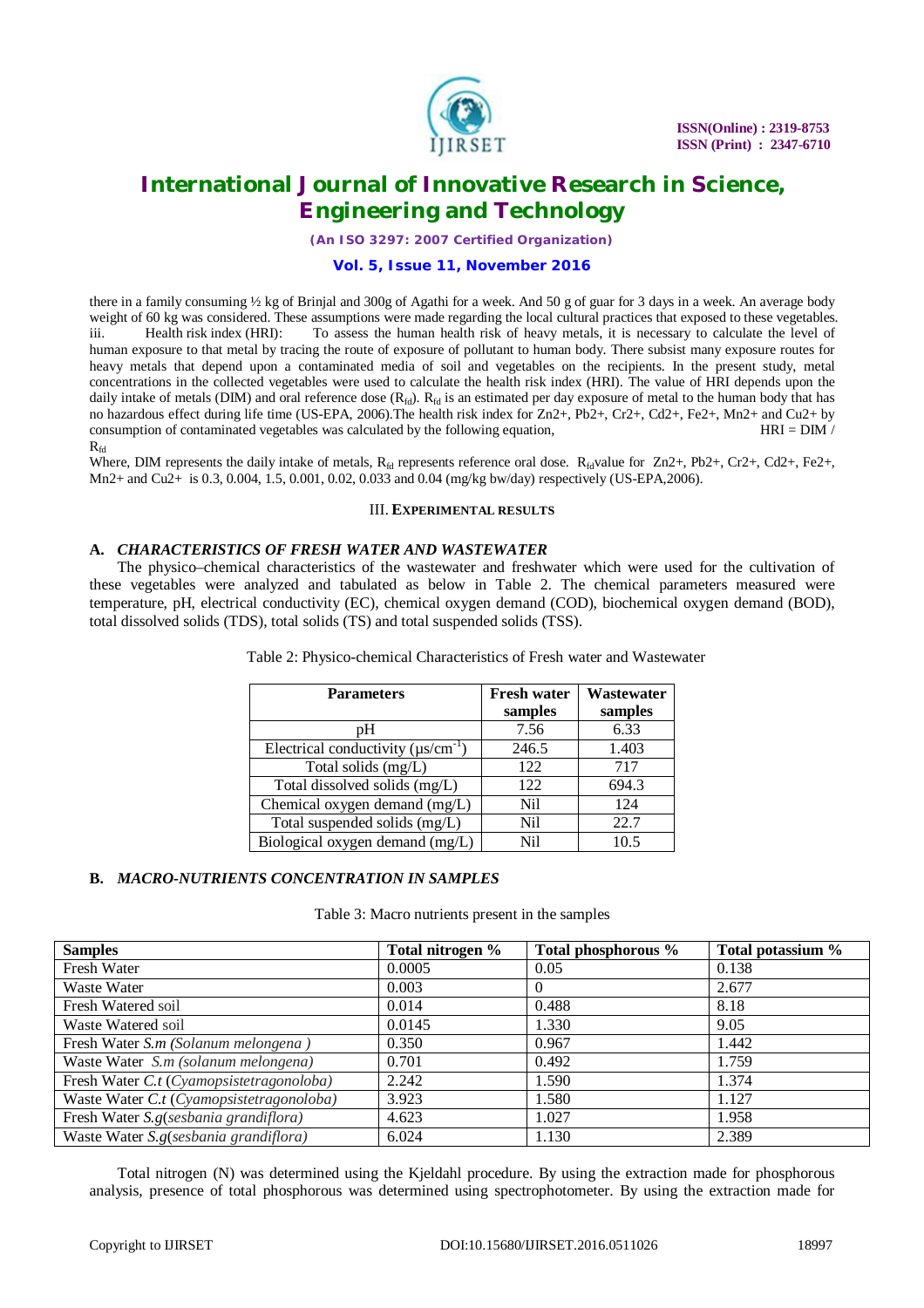

*(An ISO 3297: 2007 Certified Organization)*

### **Vol. 5, Issue 11, November 2016**

potassium analysis, the presence of total potassium in the samples was determined using Flame photometer and the results were tabulated in Table 3.



Figure 2: Concentration of Macro- Nutrients

By using these values a graphical representation was made in order to interpret the observed values which were shown in Fig 2. From the figure we can observe the increased values of potassium in fresh watered and waste watered soils. And there were increased Nitrogen content in *Sesbania grandiflora* samples.

### **C.** *CONCENTRATION OF HEAVY METALS IN WATER AND SOIL SAMPLES*

Concentrations of heavy metals were determined by using Atomic Adsorption Spectrophotometer. Extraction made using tri acid mixture was used for the heavy metal analysis. Heavy metal concentration in irrigated water at fresh water zone and wastewater zone was analysed and results were shown in the table. While comparing the heavy metals concentration of both fresh water and wastewater cultivated crops, majority heavy metals did not show any significant differences, although the concentration of Pb2+ and Cu2+ showed significant differences which can be seen in Table 4.

| <b>SAMPLES</b>     | <b>UNIT</b> | Zn   | Pb    |     | C <sub>d</sub> | Fe     | Mn    | Cu    |
|--------------------|-------------|------|-------|-----|----------------|--------|-------|-------|
| Fresh Water        | mg/L        | bdl  | 0.026 | bdl | 0.0137         | 0.2    | bdl   | bdl   |
| Waste Water        | mg/L        | bdl  | 0.342 | bdl | 0.0079         | 0.057  | bdl   | bdl   |
| Fresh Watered Soil | mg/kg       | 94.6 | bdl   | bdl | 4.3            | 3600   | 345.9 | 140.8 |
| Waste Watered soil | mg/kg       | 0.45 | 157.8 | bdl | 12.9           | 2828.6 | 44    | 124.3 |

Table 4: Heavy Metal concentration in soil and water

\*bdl – below detectable level

### **D.** *HEAVY METAL CONCENTRATION IN VEGETABLE SAMPLES*

Heavy metal concentrations were analysed for the vegetable samples cultivated in both the irrigation sites and the results were shown in the table.In food crops grown in wastewater, first in Solanum melongena (Brinjal) the extent of heavy metal enrichment was seen for Pb2+, Fe2+ and Cu2+.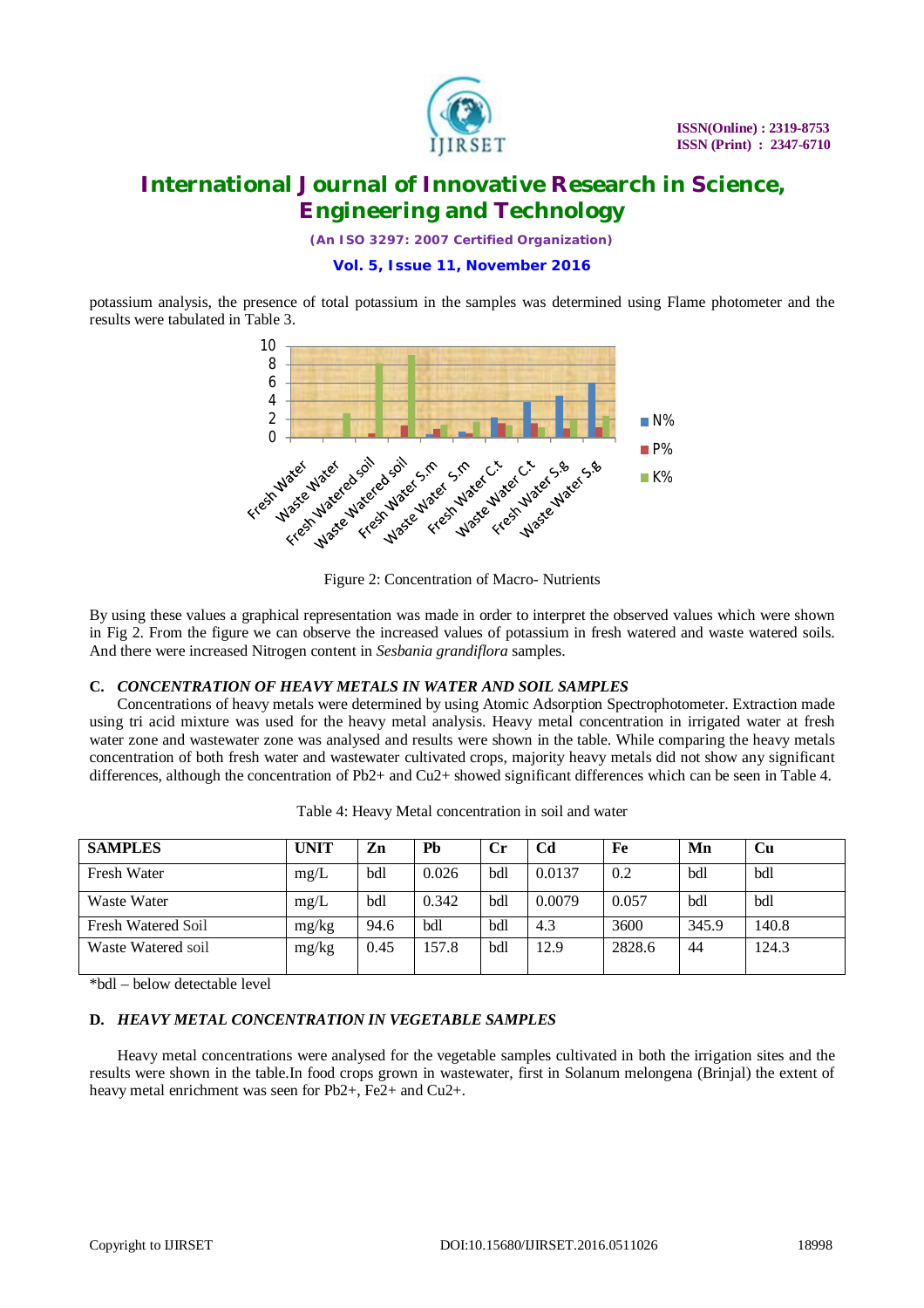

*(An ISO 3297: 2007 Certified Organization)*

### **Vol. 5, Issue 11, November 2016**

Table 5: Heavy metal concentration in vegetable samples

| <b>SAMPLES</b>         | Heavy metals concentrations in Vegetable Samples (mg/kg) |           |      |                |       |      |           |
|------------------------|----------------------------------------------------------|-----------|------|----------------|-------|------|-----------|
|                        | Zn                                                       | <b>Ph</b> | Cr.  | C <sub>d</sub> | Fe    | Mn   | <b>Cu</b> |
| Fresh Water Solanum    | 15.7                                                     | 263.15    | bdl  | 143.8          | 171.4 | 15.7 | 201.6     |
| melongena              |                                                          |           |      |                |       |      |           |
| Waste Water Solanum    | 51.35                                                    | 157.8     | bdl  | 100.7          | 542.8 | 9.4  | bdl       |
| melongena              |                                                          |           |      |                |       |      |           |
| Fresh Water            | 39.1                                                     | bdl       | bdl  | 26.6           | 257.1 | 15.7 | 69        |
| Cyamopsistetragonoloba |                                                          |           |      |                |       |      |           |
| Waste Water            | 64.8                                                     | 26.3      | 71.4 | 34.5           | 285.7 | 6.3  | 82.8      |
| Cyamopsistetragonoloba |                                                          |           |      |                |       |      |           |
| Fresh Water sesbania   | 16.7                                                     | 263.15    | bdl  | 12.9           | 285.7 | 4.4  | 174       |
| grandiflora            |                                                          |           |      |                |       |      |           |
| Waste Water sesbania   | 5.4                                                      | 552.6     | bdl  | 2.87           | 400   | 31.4 | 91.1      |
| grandiflora            |                                                          |           |      |                |       |      |           |

\*bdl – below detectable level

Table 5 shows the increased Cr and Cd contents especially in the crops grown in wastewater comparing to that of crops grown in fresh water. Results of *sesbania grandiflora*grown in wastewater indicates more risk in consuming Pb content.



Figure 3: Heavy metal concentration in samples

From the graphical representation we can observe that in *Cyamopsistetragonoloba* (Kothavarangai) and *sesbania grandiflora* (AgathiKeerai) high enrichment of Pb2+ and Cu2+. From Fig 3 the heavy metal concentration in vegetables grown at wastewater zone the trend appeared as  $Pb2+$  >  $Fe2+$  >  $Cu2+$  >  $Cd2+$  >  $Mn2+$  >  $Zn2+$  >  $Cr2+$ while in vegetables grown at surface water zone the trend appeared as  $Pb2+$  > Fe2+ > Cd2+ > Cu2+ > Zn2+ > Mn2+ >  $Cr2+$ .

### **E.** *TRANFER FACTOR, DIM AND HRI VALUES FOR VEGETABLE SAMPLES*

Soil to plant metal transfer was computed as transfer factor. The metal transfer factor in vegetables from the study area were investigated and tabulated as below. Values of DIM calculated for people exposed to these vegetables were presented in the table. These data revealed that the values of daily intake of metal were high for vegetables grown at waste water zone comparing to the vegetables grown at fresh water zone. By considering an average of 4 members in a family an assumption was made that, consumption of all three crops in the range of;  $\frac{1}{2}$  kg of Brinjal and 300 g of Agathi greens for a week and 50 g of Guar for 3days in a week. Later the consumption of 1 person per day is calculated.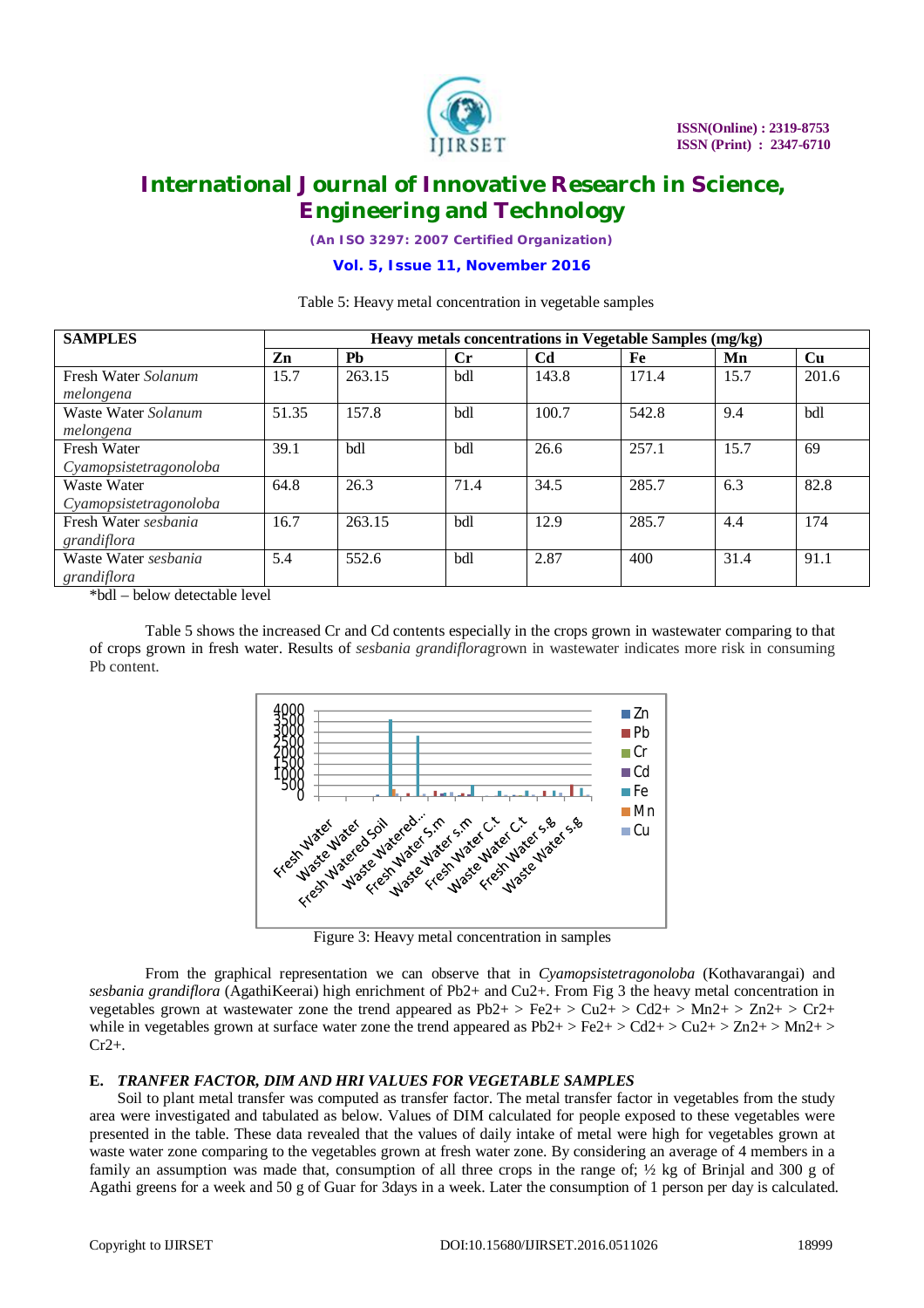

*(An ISO 3297: 2007 Certified Organization)*

**Vol. 5, Issue 11, November 2016**

An average body weight of 60 kg per person is being assumed for DIM calculation. The health risk index for heavy metals by consumption of vegetables grown in waste water and freshwater zonesfor people was calculated and values were tabulated as below.

| <b>SAMPLES</b>         |            | Zn       | <b>Ph</b> | Cr       | C <sub>d</sub> | Fe     | Mn       | <b>Cu</b> |
|------------------------|------------|----------|-----------|----------|----------------|--------|----------|-----------|
| Fresh Water Solanum    | TF         | 0.166    | $\Omega$  | $\Omega$ | 3.33           | 0.0476 | 0.045    | 1.432     |
| melongena              | <b>DIM</b> | 0.0004   | 0.007     | $\Omega$ | 0.004          | 0.005  | 0.0004   | 0.006     |
|                        | <b>HRI</b> | 0.0015   | 1.864     | $\Omega$ | 4.074          | 0.2    | 0.013    | 0.143     |
| Waste Water Solanum    | TF         | 11.4     |           | $\Omega$ | 7.81           | 0.192  | 0.21     | $\Omega$  |
| melongena              | <b>DIM</b> | 0.0015   | 0.004     | $\Omega$ | 0.003          | 0.0154 | 0.0003   | $\theta$  |
|                        | <b>HRI</b> | 0.0049   | 1.12      | $\Omega$ | 1.92           | 0.77   | 0.008    | $\theta$  |
| Fresh Water            | TF         | 0.413    | $\Omega$  | $\Omega$ | 6.186          | 0.071  | 0.045    | 1.432     |
| Cyamopsistetragonoloba | <b>DIM</b> | 0.0002   | $\Omega$  | $\Omega$ | 0.0002         | 0.002  | 0.0001   | 0.0005    |
|                        | <b>HRI</b> | 0.0009   | $\Omega$  | $\Omega$ | 0.188          | 0.2    | 0.013    | 0.143     |
| <b>Waste Water</b>     | TF         | 14.4     | 0.167     | $\Omega$ | 2.67           | 0.1    | 0.143    | 0.666     |
| Cyamopsistetragonoloba | <b>DIM</b> | 0.0005   | 0.0002    | 0.0005   | 0.0002         | 0.0002 | $\Omega$ | 0.0006    |
|                        | <b>HRI</b> | 0.0015   | 0.047     | 0.0003   | 0.244          | 0.1    | 0.0014   | 0.015     |
| Fresh Water sesbania   | TF         | 0.177    | $\theta$  | $\Omega$ | 3              | 0.079  | 0.127    | 1.236     |
| grandiflora            | <b>DIM</b> | 0.0002   | 0.004     | $\Omega$ | 0.0002         | 0.004  | 0.0006   | 0.002     |
|                        | <b>HRI</b> | 0.0008   | 0.93      | $\Omega$ | 0.183          | 0.2    | 0.019    | 0.062     |
| Waste Water sesbania   | TF         | 12       | 3.5       | $\Omega$ | 0.22           | 0.141  | 0.714    | 0.733     |
| grandiflora            | <b>DIM</b> | $\Omega$ | 0.0078    | $\Omega$ | $\Omega$       | 0.006  | 0.0004   | 0.0013    |
|                        | <b>HRI</b> | 0.0003   | 1.957     | $\theta$ | 0.041          | 0.283  | 0.0135   | 0.032     |

Table 6: Transfer factor, DIM and HRI values for vegetable samples

#### IV.**DISCUSSIONS**

In the present study, two various irrigation sites were identified in which one uses fresh water for irrigation and the other uses wastewater for irrigation purposes. The samples including water, soil and crops cultivated in respective sites were collected and analysed using the knowledge of literature review. The water, soil and vegetable samples were analysed for the major nutrients (NPK) and from the study, significant increase in total P and total K were estimated; especially in Agathi greens. When comparing the total NPK values of freshwater with that of wastewater; significant decrease in macro nutrients was notable in fresh water. There were increased nutrients values for soil samples collected from the wastewater irrigation site while comparing with that of fresh water zone. In the present study, while comparing the heavy metals concentration of both fresh water and wastewater cultivated crops, majority heavy metals did not show any significant differences, although the concentration of Pb2+ and Cu2+ showed significant differences. The present study revealed that wastewater irrigated soil was enriched in Cd2+ and Pb2+. In food crops grown in wastewater, first in *Solanum melongena* (Brinjal) the extent of heavy metal enrichment was seen for Pb2+, Fe2+ and Cu2+. In *Cyamopsistetragonoloba* (Kothavarangai) and in *sesbania grandiflora* (AgathiKeerai) high enrichment was seen for Pb2+ and Cu2+. Among heavy metal concentration in vegetables grown at wastewater zone the trend appeared as  $Pb2+$  >  $Fe2+$  >  $Cu2+$  >  $Ca2+$  >  $Mn2+$  >  $Zn2+$  >  $Cr2+$  while in vegetables grown at surface water zone the trend appeared as  $Pb2+ > Fe2+ > Cd2+ > Cu2+ > Zn2+ > Mn2+ > Cr2+$ .

The TF values were high in vegetables for Zn2+ and Cd2+ grown in wastewater zone. TF for Cr2+ was lowest for all the vegetables compared to other metals. Trend of metal TF from soil to vegetables grown at wastewater zone was in the order of  $Zn2+$  >  $pb2+$  >  $Cd2+$  >  $Cu2+$  >  $Mn2+$  >  $Fe2+$  >  $Cr2+$ . And the trend of metal TF from soil to vegetables grown at fresh water zone was in the order of  $Cd2+$  >  $Cu2+$  >  $Zn2+$  >  $Mn2+$  >  $Fe2+$  >  $pb2+$  >  $Cr2+$ . From the results arrived for DIM values it is clear that Chromium and Copper possesses low values and some other metals such as Lead, Cadmium and Zinc carries high DIM values and hence their HRI index would be increased due to high daily intake of those metals. In waste water zone the maximum HRI were found for Agathi greens and in Brinjal; especially for pb2+